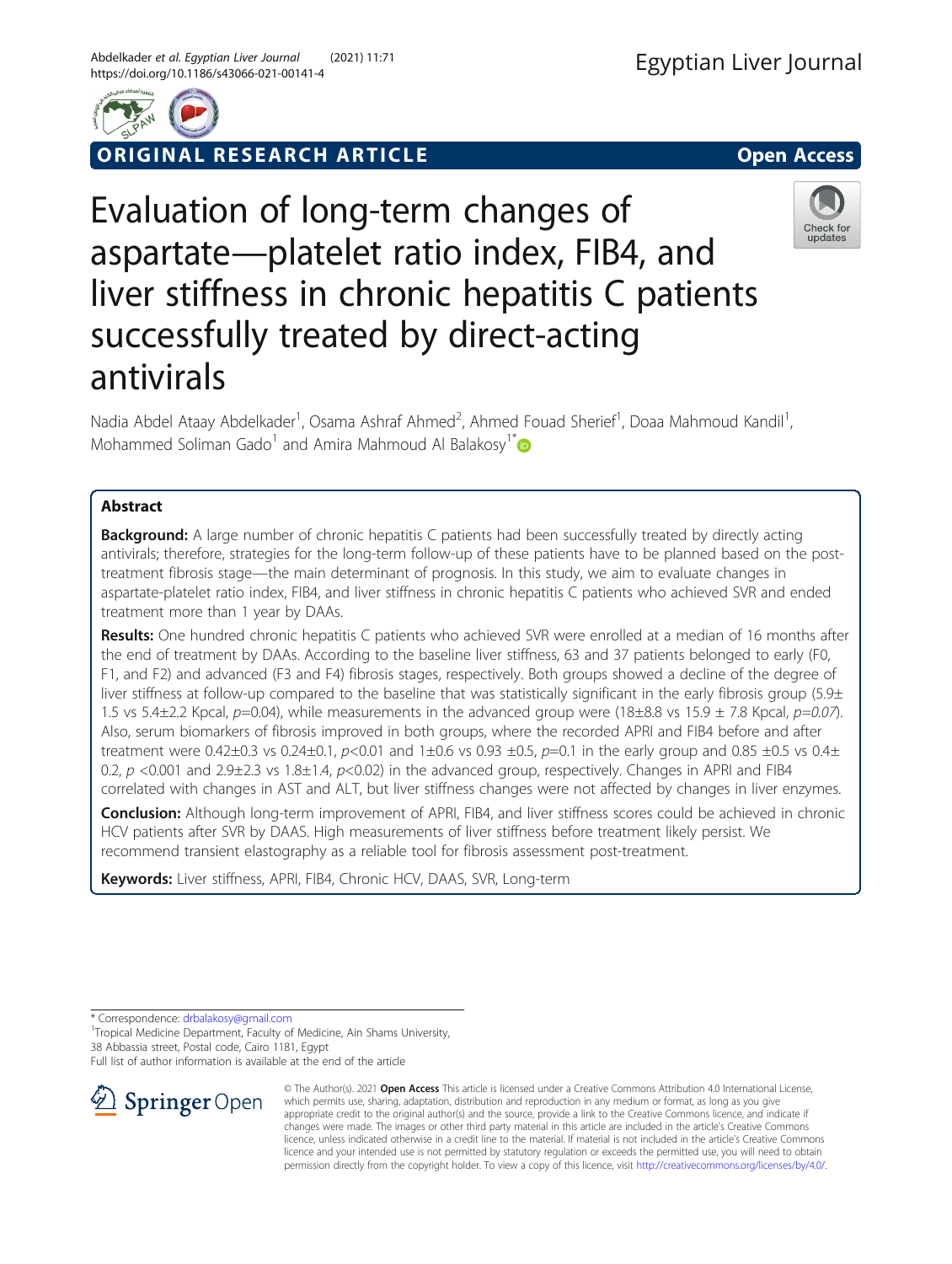## Background

Hepatitis C virus (HCV) chronic infection is an important etiology of chronic liver disease that is prevalent worldwide; therefore, discovering an effective antiviral therapy was a major target for research [[1\]](#page-7-0). Additionally, chronic HCV is considered the main risk factor for cirrhosis and development of hepatocellular carcinoma [\[2](#page-7-0)].

The introduction of direct-acting antiviral drugs (DAAs) was a revolution in HCV management with great safety and efficacy profile. Also, successful treatment of HCV decreases cirrhosis-related complications [[3\]](#page-7-0). Many studies discussed the possibility of fibrosis regression following sustained virological response (SVR) achievement by DAAs which is debatable [[4](#page-7-0)].

Chronic HCV infection and the resultant hepatocyte injury induce an inflammatory response that produces cytokines leading to stimulation of hepatic stellate cells (HSC) and fibrogenesis initiation, and elimination of the injurious agent would halt this inflammatory process. At later stages, fibrosis regression would depend on apoptosis of activated HSC and degradation of the extracellular matrix which is affected by the duration and components of the scar tissue [[5\]](#page-7-0).

CHCV patients with advanced liver fibrosis are at risk of developing hepatocellularcarcinoma (HCC), despite HCV eradication [[6\]](#page-7-0). So the determination of the liver fibrosis stage after treatment is essential to detect the patients' need for continuous surveillance [[7\]](#page-7-0).

Liver biopsy is the gold standard for the evaluation of the degree of tissue damage and hepatic fibrosis. Due to its limitations and procedure-related complications, the use of non-invasive methods for fibrosis assessment has become an alternative. Among the most widely used and validated are serum biomarkers and transient elastography. Aspartate to platelet ratio index (APRI) and fibrosis-4-index (FIB4) are serum biomarkers that have high applicability and reproducibility being calculated by using routine laboratory indices. While transient elastography (TE) physically assessed liver fibrosis by measuring liver stiffness with the advantages of being reliable, safe, and easy to perform [[8](#page-7-0)].

In Egypt, the National Committee for Control of Viral Hepatitis (NCCVH) implemented a national strategy aiming to eradicate HCV, and this target became feasible by the availability of DAAs since 2014. Initially, patients with advanced fibrosis stages were only included in the treatment program, but later in 2015, all fibrosis stages (F0–F4) received antiviral therapy without discrimination [[9\]](#page-7-0). By 2018, 40% of the total HCV-infected population (2 million patients) were treated by DAAS with SVR above 90% [\[10\]](#page-7-0). So, a strategy for the follow-up of this large number of cured patients has to be planned to put into consideration patients with utmost priority. In the current study, we aim to share our center experience in the follow-up of successfully treated CHCV patients as regards the changes in scores of non-invasive tests of fibrosis APRI, FIB4, and TE.

## **Methods**

This is a single-center retrospective and prospective cohort study, which was conducted at the Viral Hepatitis Treatment Unit, Ain Shams University Hospitals, during the time period from October 2017 to December 2018. Chronic HCV patients who ended treatment with DAAS and attended at our outpatient clinic for follow-up were included if fulfilling the following criteria:

- 1. Chronic HCV patients who were treated with a complete course of all oral DAAS regimens, achieved SVR and at least 1 year has passed since the end of treatment.
- 2. Patients who had baseline transient elastography (TE) done before DAAS initiation.
- 3. Complete data available in files.

#### Exclusion criteria

Patients who developed ascites and/or HCC at the time of follow-up.

The following workup was done for re-evaluation of included patients:

- 1. Clinical assessment for symptoms or signs of liver cell failure and laboratory investigations as CBC, AST, ALT, total and direct bilirubin, and albumin and INR.
- 2. Liver stiffness measurement (LSM) using TE: The device used is FibroScan® (Echosens, Paris, France). The operator placed the transducer in the intercostal space at the mid-axillary line in the right hypochondrium and took at least 10 measurements. An interquartile range of ≤30% and a success rate of >80% were required for a valid interpretation [\[8](#page-7-0)].

TE results were correlated to different stages of liver fibrosis according to the histological staging system of METAVIR (Table [1\)](#page-2-0) [\[11\]](#page-7-0).

# Non-invasive serum fibrosis biomarkers

Aspartate aminotransferase-to-platelet ratio index (APRI) and fibrosis-4 index (FIB-4) were calculated at baseline and at follow-up by using the following equations:

1. APRI score by Wai's formula [\[12\]](#page-7-0): (AST/upper limit of normal)/platelet count (expressed as platelets $\times$ 109 /L)  $\times$  100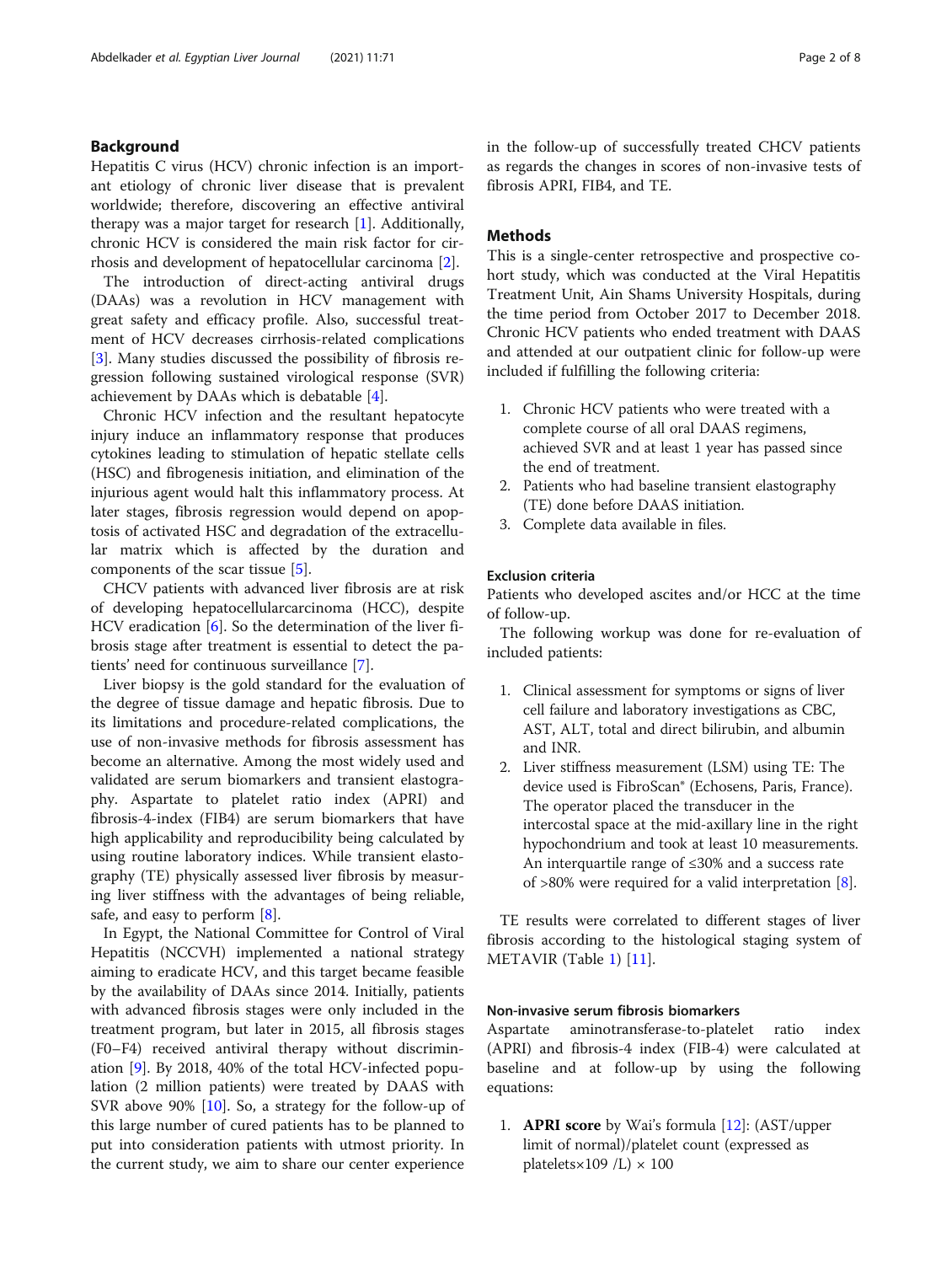<span id="page-2-0"></span>Table 1 Histological staging system of METAVIR

| Stage          | <b>Metavir Scoring System</b>    | Fibroscan cut-off values (Kpcal) |
|----------------|----------------------------------|----------------------------------|
| F <sub>0</sub> | No fibrosis                      | $0 - 5.4$                        |
| F <sub>1</sub> | Portal fibrosis without septa    | $5.5 - 6.9$                      |
| F <sub>2</sub> | Portal fibrosis with few septa   | $7 - 9.4$                        |
| F <sub>3</sub> | Numerous septa without cirrhosis | $9.5 - 12.4$                     |
| F4             | <b>Cirrhosis</b>                 | 12.5                             |

2. FIB-4 score by Sterling's formula [\[13](#page-7-0)] : Age (years)  $\times$  AST (IU/L)/platelet count ( $\times$ 109/L)  $\times$   $\sqrt{ALT}$  (IU/ L)).

#### Statistical analysis

The collected data was revised, coded, tabulated, and introduced to a computer using Statistical package for Social Science (SPSS 20). Parametric numerical data was presented as mean, standard deviation  $(\pm SD)$ , and range while non-parametric numeric data were presented as the median and interquartile range (IQR). Non-numeric data were presented as the frequency and percentage.

We used Student T test to compare two paired study group means. Pearson correlation  $(r)$  was used for measuring a linear dependence between two variables. The McNemar test is used to analyze pretest-posttest fibrosis study groups. Regression analysis was used for [estimating](https://en.wikipedia.org/wiki/Estimation_theory) the relationships between baseline factors and changes in LSM. Repeated-measures ANOVA was used to compare the changes of LSM across time between the early and advanced fibrosis group.

## Results

During the time period from October 2017 to December 2018, 120 chronic HCV patients attended our clinic for follow-up after the end of treatment with DAAs, only 100 patients fulfilled the inclusion criteria and were enrolled in this study while 20 patients were excluded, as 2 were relapsers, 7 developed HCC and/or ascites while 11 patients refused to participate.

Among the included patients, 63 belonged to early fibrosis stages (F0, F1, and F2), while 37 patients belonged to advanced stages (F3 and F4) classified according to baseline TE readings retrieved from patients' files.

The median duration since the end of treatment in included patients was 16 months (minimum and maximum—12 and 33 months, respectively), where most of the patients (75th percentile) were re-examined at 21 months after the end of treatment.

#### Baseline patient characteristics

The mean age of included patients was 48+15 years: 52 males and 48 females. Diabetes and hypertension were reported in 14 and 12 patients, respectively (Table 2). The mean LSM of patients in the early fibrosis stage was 5.9 $\pm$ 1.5 Kpcal while that of the advanced stage was  $18\pm$ 8.8 Kpcal (Table [3\)](#page-3-0).

Before treatment initiation, the median of HCV RNA quantitative was 2066.45 (IQR=4000), SVR was confirmed by undetectable HCV PCR at week 12 posttreatment in all included patients. Treatment regimens used were Sofosbuvir/Dacltasvir for 12 weeks in 58 patients; most of them  $(n=51)$  were at early fibrosis stages, while 32 patients including 18 with advanced fibrosis received Sofosbuvir/Dacltasvir/Ribavirin for 12–24 weeks; finally, only 10 patients were treated by PAR/OMB/RBV; and most of them belonged to F0.

Table 2 Baseline patients' characteristics

| Age (years)                                | $48 + 15$          |
|--------------------------------------------|--------------------|
| <b>BMI</b>                                 | $26 \pm 3.7$       |
| Female (%)                                 | 48                 |
| Male (%)                                   | 52                 |
| Diabetes (%)                               | 14                 |
| Hypertension (%)                           | 12                 |
| Other co-morbidities*(%)                   | 11                 |
| HCV RNA quantitative <sup>®</sup>          | 2066.45±4000       |
| ALT (IU/L)                                 | 53.5±40            |
| AST (IU/L)                                 | $48 + 29$          |
| AFP (IU/L)                                 | $4.3 \pm 3.4$      |
| Albumin (g/dL)                             | $4.1 \pm 0.5$      |
| Total bilirubin (mg/dL)                    | $0.75 \pm 0.4$     |
| Indirect bilirubin (mg/dL)                 | $0.48 + 0.4$       |
| $WBCx10^3/mm^3$                            | $7.1 \pm 2.2$      |
| $Hb$ (g/dL)                                | $13.5 \pm 1.8$     |
| Creatinine (mg/dL)                         | $0.9 + 0.2$        |
| <b>INR</b>                                 | $1.1 \pm 0.1$      |
| Platelets×10 <sup>3</sup> /mm <sup>3</sup> | 231.7±72           |
| Fibrosis stage (F) by TE (%)               | F0 (23%)           |
|                                            | F1(26%)            |
|                                            | <b>F2</b> $(14 %)$ |
|                                            | F3(9%)             |
|                                            | F4 (28%)           |

\*Ischemic heart diseases and bronchial asthma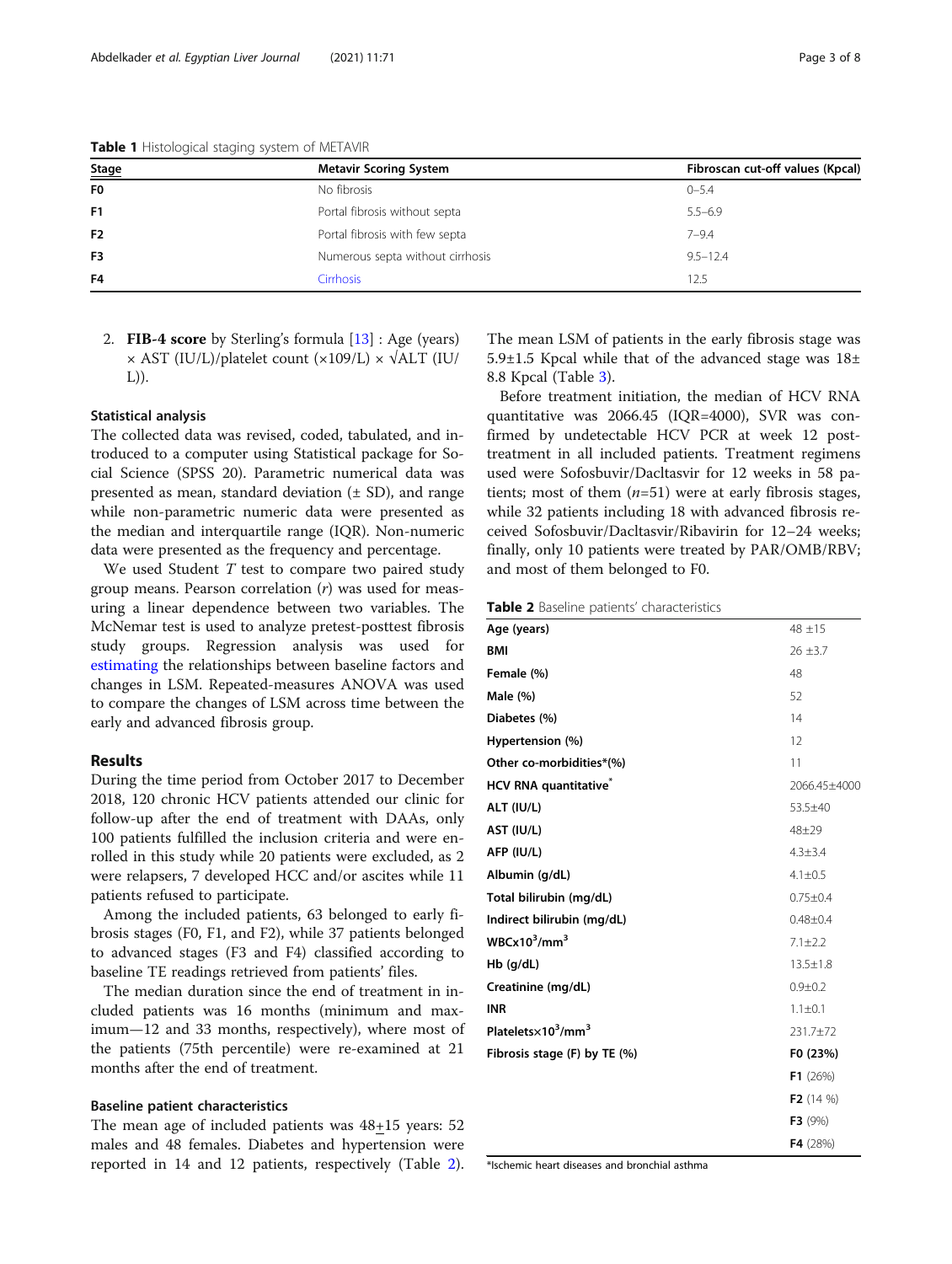|                                            | Early stage     |                 |         | <b>Advanced stage</b> |                |         |  |  |
|--------------------------------------------|-----------------|-----------------|---------|-----------------------|----------------|---------|--|--|
|                                            | <b>Baseline</b> | Follow-up       | P value | <b>Baseline</b>       | Follow-up      | P value |  |  |
| <b>Stiffness</b>                           | $5.9 \pm 1.5$   | $5.4 \pm 2.2$   | 0.04    | $18 + 8.8$            | $15.9 \pm 7.8$ | 0.077   |  |  |
| APRI score                                 | $0.42 \pm 0.3$  | $0.24 \pm 0.1$  | < 0.01  | $0.85 \pm 0.5$        | $0.4 + 0.2$    | < 0.001 |  |  |
| Fib <sub>4</sub>                           | $1\pm0.6$       | $0.93 \pm 0.5$  | 0.1     | $2.9 \pm 2.3$         | $1.8 + 1.4$    | 0.002   |  |  |
| ALT (IU/L)                                 | $53 + 42$       | $21\pm10$       | < 0.01  | $55 + 37$             | $26 + 11$      | < 0.001 |  |  |
| AST (IU/L)                                 | $42 + 30$       | $24 \pm 10$     | < 0.01  | $58 + 26$             | $28 + 11$      | < 0.001 |  |  |
| AFP (IU/L)                                 | $3.3 \pm 2$     | $3.5 \pm 1.8$   | 0.5     | 6±4.2                 | $5.5 \pm 3$    | 0.4     |  |  |
| Albumin (g/dL)                             | $4.2 \pm 0.35$  | $4.1 \pm 0.3$   | 0.35    | $3.9 + 0.6$           | $3.9 + 0.4$    | 0.5     |  |  |
| Total bilirubin (mg/dL)                    | $0.6 \pm 0.2$   | $0.7 + 0.2$     | 0.2     | $0.9 + 0.5$           | $0.86 \pm 0.3$ | 0.4     |  |  |
| Indirect bilirubin (mg/dL)                 | $0.4 \pm 0.4$   | $0.4 + 0.2$     | 0.7     | $0.6 \pm 0.3$         | $0.5 \pm 0.2$  | 0.5     |  |  |
| $WBCx10^3/mm^3$                            | $7 + 2.4$       | $6.8 \pm 1.7$   | 0.3     | $7.1 \pm 1.8$         | $6.7 \pm 2.1$  | 0.2     |  |  |
| <b>Hb</b>                                  | 13.8± 1.6       | $12.5 \pm 1.2$  | < 0.001 | $13 + 1.9$            | $12.4 \pm 1.5$ | 0.008   |  |  |
| plateletsx10 <sup>3</sup> /mm <sup>3</sup> | $251.5 \pm 58$  | $265 \pm 72$    | 0.05    | 199±80                | $215 \pm 67$   | 0.08    |  |  |
| <b>INR</b>                                 | 1 ± 0.09        | $1 + 0.09$      | 0.3     | 1.12.                 | 1.16           | 0.1     |  |  |
| Creatinine                                 | $0.87 + 0.2$    | $0.85 \pm 0.15$ | 0.6     | $0.8 + 0.1$           | $0.9 + 0.1$    | 0.8     |  |  |

<span id="page-3-0"></span>Table 3 Laboratory and fibrosis score changes in early and advanced groups

At baseline, AST and ALT of all included patients were elevated 48  $\pm$  30 (IU/L) and 53  $\pm$  40 (IU/L), respectively, while other liver function tests were normal (Table [2\)](#page-2-0).

## Changes at the time of follow-up Laboratory

In both groups, improvement of ALT (53  $\pm$  42 vs 21 $\pm$ 10) and (55  $\pm$  37 vs 26 $\pm$ 11 (p<0.01) as well as AST (42 $\pm$ 30 vs  $24\pm10$ ) and  $(58\pm26$  vs  $28\pm11$ )  $(p<0.01)$  were reported for early and advanced fibrosis stages, respectively. No significant changes of LFTs (total bilirubin, albumin, and INR) were found in both groups. The platelet count improved in both groups, but the increase was statistically significant only in the early fibrosis group (251.5  $\pm$  57 vs 266  $\pm$ 72, p=0.001) and not the advanced group (199 $\pm 80$  vs 215 $\pm 67$ , p=0.08). However, most patients at advanced fibrosis stages (12 out of 16) who had thrombocytopenia at baseline showed an improvement (mean =124 vs 188) (Table 3).

Analysis of changes in FIB4, APRI, and LSM in both groups

Non-invasive biomarkers

Early fibrosis stages APRI score significantly decreased at follow-up compared to baseline (0.42±0.3 vs 0.24±0.1,  $p<0.01$ ), while non-significant improvement was reported in Fib4 1 $\pm$ 0.6 vs 0.93  $\pm$ 0.5, p=0.1) (Table 3). The change in APRI is correlated with that of FIB4  $(p=0.000)$ but not with the change in LSM (Table 4).

Advanced fibrosis stages APRI and Fib4 score significantly decreased at follow-up compared to baseline (0.85  $\pm 0.5$  vs 0.4 $\pm 0.2$ ,  $p \le 0.001$ ) and  $(2.9 \pm 2.3$  vs 1.8 $\pm 1.4$ ,  $p \le$ 0.02), respectively (Table 3). The change in APRI correlated with that of FIB4  $(p=0.000)$  but not with the change in LSM (Table 4).

In all included patients, the percent of change of APRI is correlated with that of AST and ALT, and the percent of change of Fib4 is correlated with AST (Table [5](#page-4-0)).

Table 4 Correlation between change in APRI, FIB4, and LSM

|                | Early stage      |         |                             |         |       |                  |          | <b>Advanced stage</b> |       |                |          |         |  |
|----------------|------------------|---------|-----------------------------|---------|-------|------------------|----------|-----------------------|-------|----------------|----------|---------|--|
|                | <b>APRI diff</b> |         | Fib4 diff<br>Stiffness diff |         |       | <b>APRI diff</b> |          | Fib4 diff             |       | Stiffness diff |          |         |  |
|                |                  | P value | r                           | P value |       | P value          |          | P value               |       | P value        |          | P value |  |
| APRI diff      |                  |         | 0.67                        | 0.000   | 0.105 | 0.4              |          |                       | 0.706 | 0.000          | $-0.148$ | 0.4     |  |
| Fib4 diff      | 0.677            | 0.000   |                             |         | 0.086 | 0.5              | 0.7      | 0.000                 |       |                | 0.001    | 0.1     |  |
| Stiffness diff | 0.105            | 0.413   | 0.086                       | 0.505   |       |                  | $-0.148$ | 0.381                 | 0.001 | 0.993          |          |         |  |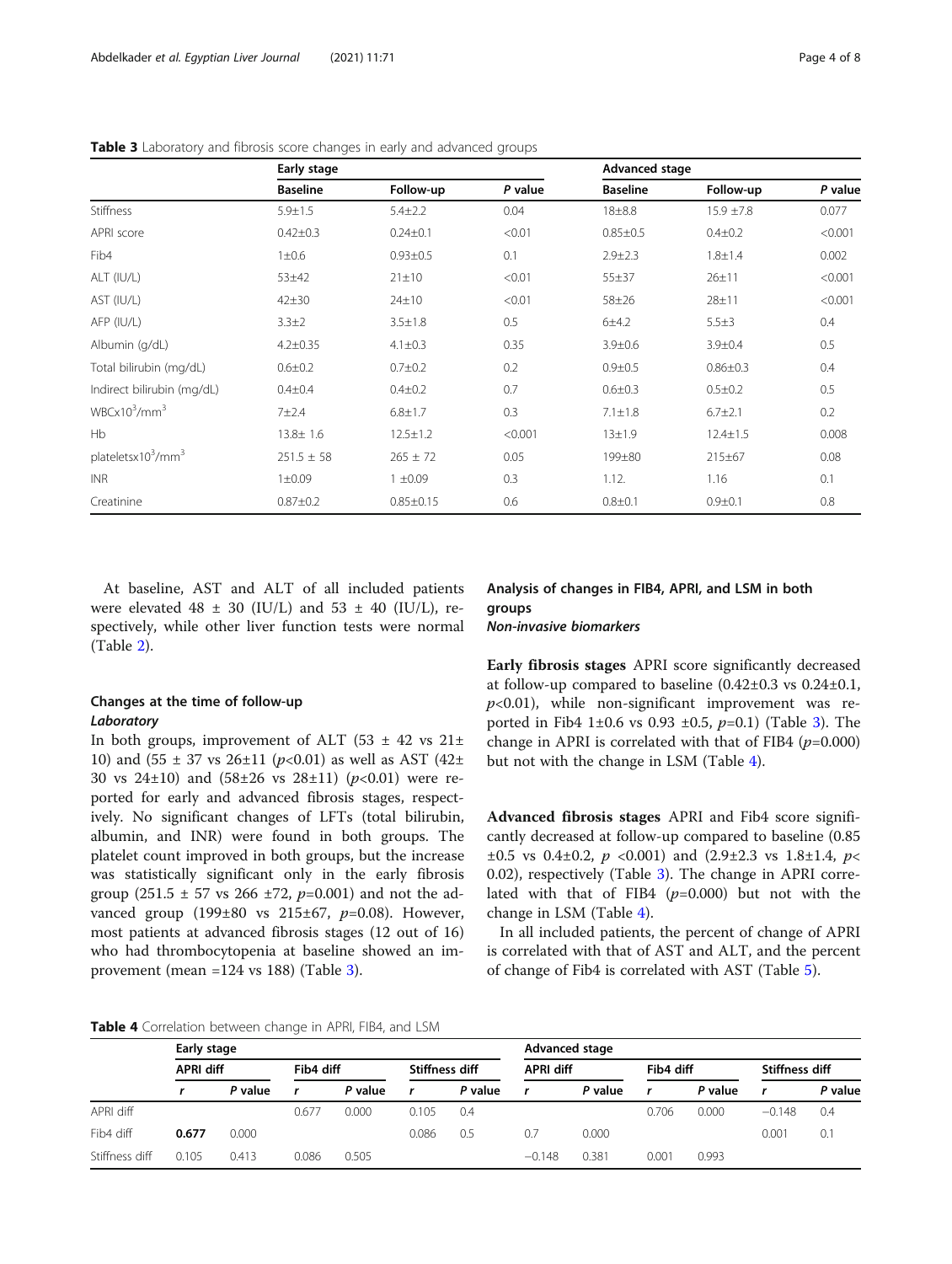<span id="page-4-0"></span>Table 5 Correlation between the percentage of change of liver enzymes and fibrosis scores

|                  | Percent of change |         |            |         |            |         |                   |         |                         |         |  |  |
|------------------|-------------------|---------|------------|---------|------------|---------|-------------------|---------|-------------------------|---------|--|--|
|                  | <b>STIFFNESS</b>  |         | ALT (IU/L) |         | AST (IU/L) |         | <b>APRI</b> score |         | <b>Fib4 calculation</b> |         |  |  |
|                  |                   | P value |            | P value | r          | P value | r                 | P value |                         | P value |  |  |
| <b>STIFFNESS</b> |                   |         | $-0.084$   | 0.408   | $-0.031$   | 0.758   | 0.037             | 0.715   | 0.095                   | 0.347   |  |  |
| ALT (IU/L)       | $-0.084$          | 0.408   |            |         | 0.394      | 0.000   | 0.373             | 0.000   | $-0.069$                | 0.494   |  |  |
| AST (IU/L)       | $-0.031$          | 0.758   | 0.394      | 0.000   |            |         | 0.820             | 0.000   | 0.678                   | 0.000   |  |  |
| APRI score       | 0.037             | 0.715   | 0.373      | 0.000   | 0.820      | 0.000   |                   |         | 0.743                   | 0.000   |  |  |
| Fib4 Calculation | 0.095             | 0.347   | $-0.069$   | 0.494   | 0.678      | 0.000   | 0.743             | 0.000   |                         |         |  |  |

# Transient elastography in early and advanced stages at baseline and follow-up

Early stages LSM markedly improved at the time of follow-up  $(5.9\pm1.5 \text{ vs } 5.4\pm2.2 \text{ Kpcal}, p=0.04)$  (Table [3](#page-3-0)).

Subgroup analysis revealed that LSM significantly decreased in patients classified as F1 at baseline (6±0.4 vs 5 $\pm$ 1.2, *p*<0.001) (Table 6).

Advanced stages LSM improved at the time of followup, but was statistically insignificant (18 $\pm$ 8.8 vs 15.9  $\pm$ 7.8 Kpcal,  $p=0.07$ ) (Table [3](#page-3-0)); however, subgroup analysis demonstrated a significant decrease of LSM in patients classified as F3 at baseline  $(11.1\pm0.8 \text{ vs } 8.5\pm2 \text{ Kpcal}, p=$ 0.02) (Table 6).

In all included patients, the percent of change of LSM was not correlated with either AST nor ALT (Table 5).

# The distribution of fibrosis stages among the studied patients at baseline and follow-up

The percentage of patients stratified as early fibrosis stages significantly increased at follow-up compared to baseline  $(p<0.001)$  $(p<0.001)$  $(p<0.001)$  (Fig. 1).

# Comparison between the two groups regarding the degree of change in stiffness score

Although the amount of change was bigger in advanced than early fibrosis stages, the difference was statistically insignificant ( $p$  value=0.1) (Fig. [2](#page-5-0)).

|  |  |  |  | Table 6 Subgroup analysis of changes in fibrosis scores |
|--|--|--|--|---------------------------------------------------------|
|--|--|--|--|---------------------------------------------------------|

## Baseline factors affecting fibrosis scores at a long-term follow-up (Table [7\)](#page-6-0)

Baseline FIB4 and liver stiffness measured by fibroscan are the main determinants of fibrosis at the time of follow-up regardless of age, BMI, and existence of diabetes. For patients with high FIB4 and LS before treatment, their scores will remain high in a long term.

## **Discussion**

A long-term follow-up of CHCV patients after being successfully treated with DAAS should be directed to selected patients who still have the risk to develop hepatic complications in spite of achieving SVR. As posttreatment prognosis is mainly determined by the fibrosis stage, many studies have been conducted to evaluate whether regression of fibrosis can be achieved after completion of DAAS therapy; however, most of these studies were done at a short duration after the end of treatment (12 and 24 weeks ) [[14,](#page-7-0) [15\]](#page-7-0). Additionally, the selection of the most reliable method to categorize the fibrosis stage in treated patients would help clinicians to identify those needing regular medical care and HCC surveillance.

In our study, patients were recruited at an average of 16 months after the end of DAAs and classified according to TE done before treatment initiation into 2 groups early and advanced fibrosis. LSM decreased in both early and advanced fibrosis groups  $(5.9 \pm 1.5 \text{ vs } 5.4 \pm 2.2 \text{ Kpcal})$ and 18.8±8.8 vs 15.9±7.8 Kpcal, respectively).

Our results agree with those of a study that evaluated the long-term changes of liver elasticity in 143 CHCV patients who achieved SVR by DAAs [[16](#page-7-0)], where LSM

| <b>Baseline</b><br>TE | LSM             |                |         | <b>APRI</b>     |                 |         | FIB4            |                |         |  |
|-----------------------|-----------------|----------------|---------|-----------------|-----------------|---------|-----------------|----------------|---------|--|
|                       | <b>Baseline</b> | Follow-up      | P value | <b>Baseline</b> | Follow-up       | P value | <b>Baseline</b> | Follow-up      | P value |  |
| F <sub>0</sub>        | $4.34 \pm 0.7$  | $5.05 \pm 2.4$ | 0.19    | $0.46 \pm 0.34$ | $0.24 \pm 0.13$ | 0.004   | $1 \pm 0.6$     | $0.9 + 0.6$    | 0.5     |  |
| F1                    | $6 \pm 0.4$     | $5 \pm 1.2$    | < 0.001 | $0.4 \pm 0.3$   | $0.26 \pm 0.1$  | 0.006   | $1.1 \pm 0.8$   | $0.98 + 0.5$   | 0.37    |  |
| F <sub>2</sub>        | $8.1 \pm 0.8$   | $6.9 + 3$      | 0.15    | $0.48 + 0.2$    | $0.2 \pm 0.1$   | 0.001   | $1.15 \pm 0.5$  | $0.95 \pm 0.5$ | 0.13    |  |
| F <sub>3</sub>        | 11±0.8          | $8.5 \pm 2$    | 0.02    | $0.78 + 0.7$    | $0.3 \pm 0.1$   | 0.06    | $1.47 + 0.8$    | $0.95 \pm 0.4$ | 0.08    |  |
| F4                    | $21 \pm 8.6$    | $18.5 + 7.5$   | 0.14    | $0.86 \pm 0.5$  | $0.4 \pm 0.25$  | < 0.001 | $3.3 \pm 2.5$   | $2+1.5$        | 0.01    |  |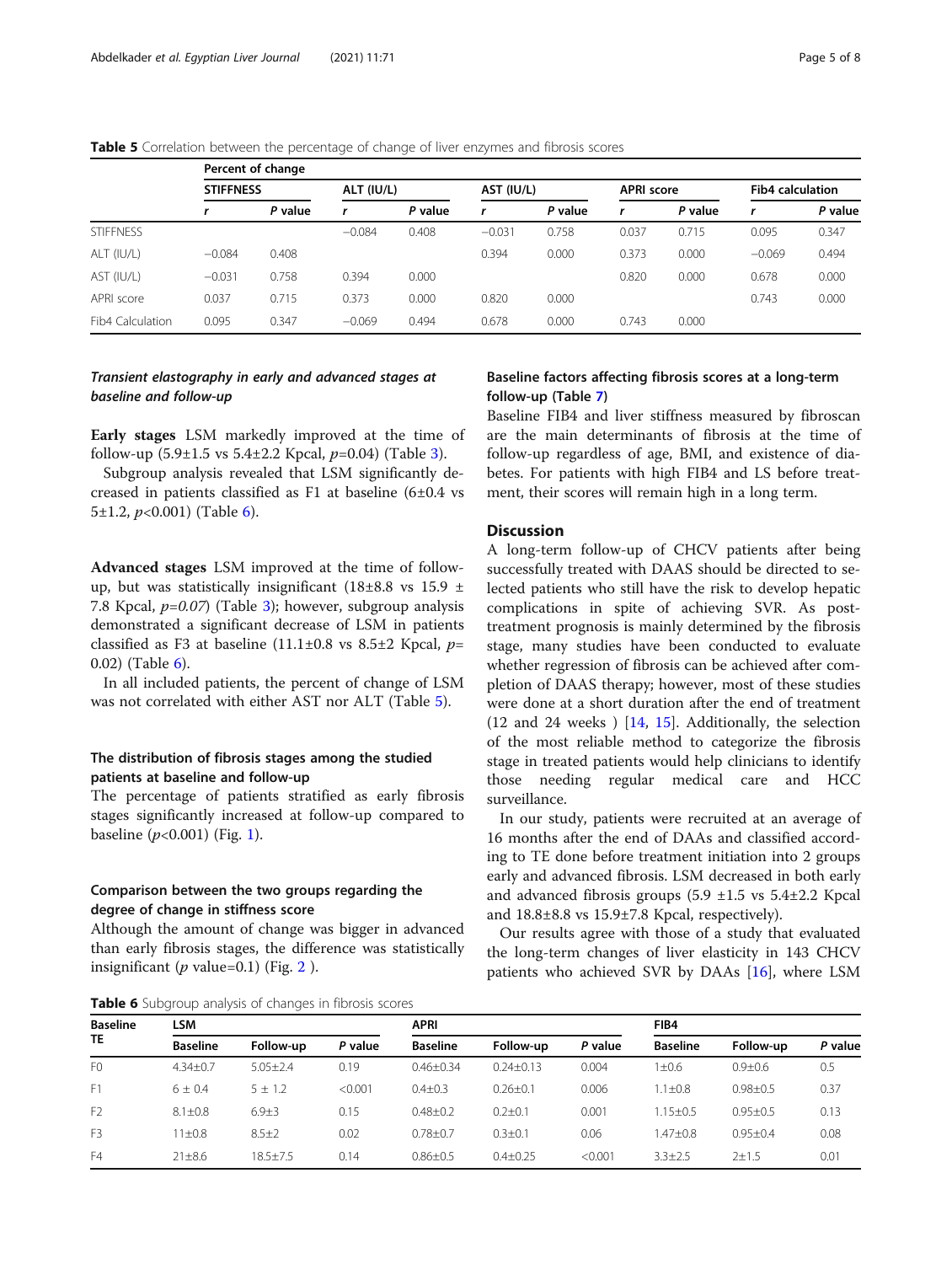<span id="page-5-0"></span>

improved significantly in cirrhotic and non-cirrhotic patients 25.9 vs 14.5 Kpcal and 7.8 vs 5.4 Kpcal, respectively, at week 96 post-treatment. In the same study, it was reported that patients with early compensated cirrhosis (baseline LSM=20.4pkcal) had significant progressive improvement of LSM at 6 and 24 months ((14.8 Kpcal and 11.2Kpcal), respectively, while patients at more advanced cirrhosis stage denoted by impaired liver function with baseline LSM=32.6pkcal initially achieved a significant decrease in LSM at week 24 post-treatment that was not significantly sustained at week 96 (24 months) after treatment (22.7 vs 19.1 Kpcal). Finally, the change was significantly greater in the cirrhotic group given that they had higher readings at baseline, and

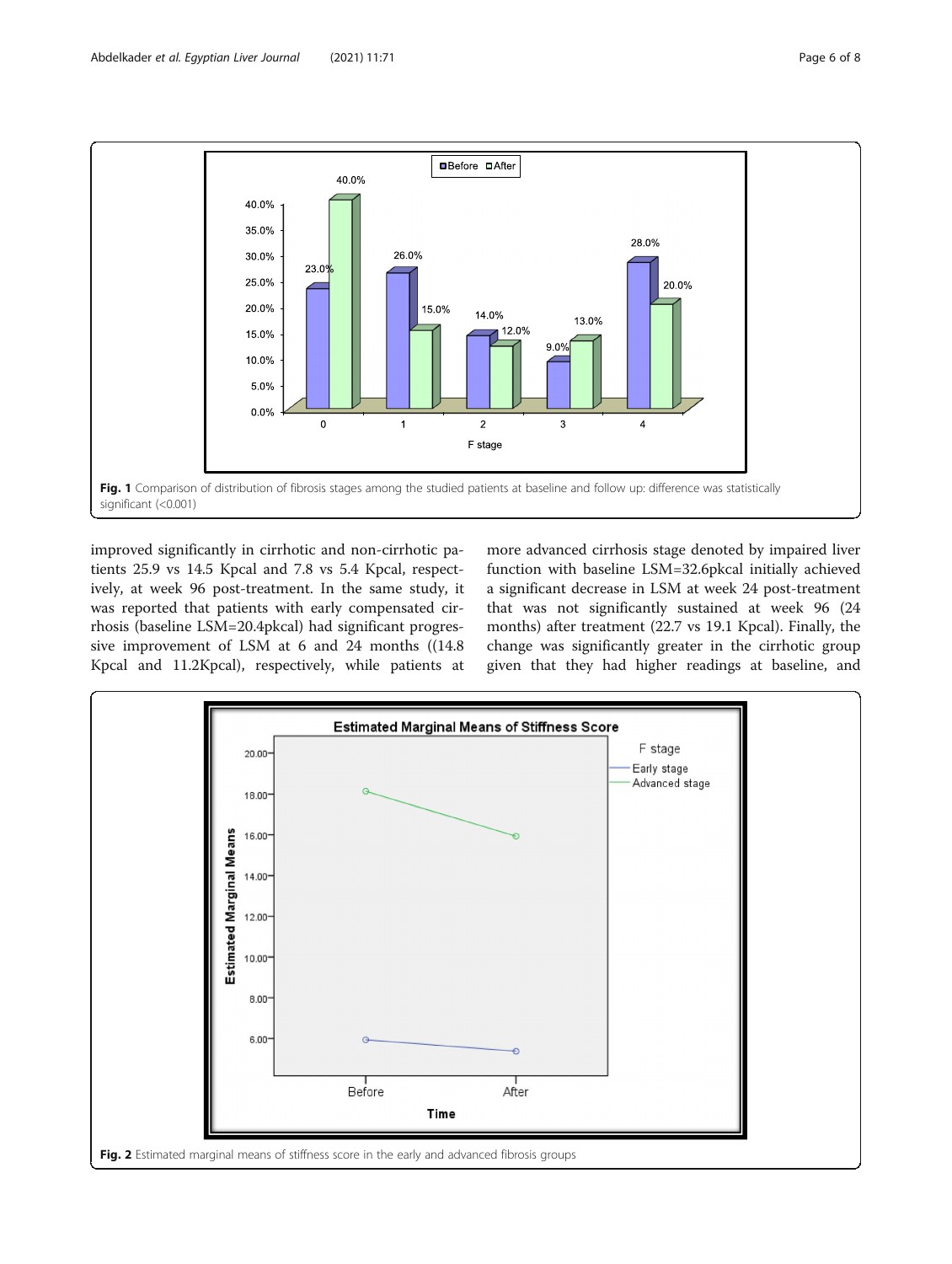|                                  | Unstandardized coefficients |            | Standardized coefficients t |         | Sig.    | 95% Confidence interval for B |             |  |
|----------------------------------|-----------------------------|------------|-----------------------------|---------|---------|-------------------------------|-------------|--|
|                                  | В                           | Std. error | <b>Beta</b>                 |         |         | Lower bound                   | Upper bound |  |
| Age (years)                      | .044                        | .036       | .092                        | 1.214   | .228    | $-.028$                       | .116        |  |
| <b>BMI</b>                       | $-.071$                     | .114       | $-.037$                     | $-.624$ | .534    | $-298$                        | .155        |  |
| <b>Diabetes</b>                  | $-.020$                     | 1.265      | $-.001$                     | $-.016$ | .988    | $-2.531$                      | 2.492       |  |
| Stiffness score before treatment | 553                         | .062       | .618                        | 8940    | < 0.001 | .430                          | .676        |  |
| APRI Score before treatment      | $-1.438$                    | 1.557      | $-.088$                     | $-924$  | .358    | $-4.531$                      | 1.654       |  |
| Fib4 before treatment            | 1.304                       | .489       | .313                        | 2.668   | .009    | .333                          | 2.274       |  |

<span id="page-6-0"></span>Table 7 Regression analysis for baseline factors affecting stiffness score after treatment

similarly in our study, the amount of change of LSM was bigger in advanced than early fibrosis stages. A meta-analysis attributed the higher decline of liver stiffness in advanced stages after antiviral therapy to a higher inflammatory burden, in which patients with high baseline ALT also showed a higher magnitude of the decline in LSM [[17](#page-7-0)].

In the present study, the subgroup analysis showed that the significant reduction of LSM was reported in patients classified as F1 and F3 (6.1 $\pm$ 0.4 vs 5 $\pm$ 1.2, p= 0.001 and  $11.1\pm0.8$  vs  $8.5\pm2$  Kpcal,  $p<0.02$ ). Subsidence of necro-inflammatory reaction is most likely responsible for the improvement reported in early stages [\[5](#page-7-0)]. As regards the advanced group, F3 is characterized histologically by numerous immature septae and bridges that precedes nodular formation characteristic of cirrhosis  $(F4)$  [[18\]](#page-7-0), after withdrawal of the insulting agent (HCV) immature septae might reverse, while mature crosslinked septae rich in elastin and associated with matrix modification are more likely to persist [\[19\]](#page-7-0).

Clinically elevated liver enzymes are a marker of necro-inflammatory reaction, and in our study, AST and ALT significantly declined and were normalized at follow-up. Also, the non-invasive fibrosis serum biomarker of APRI significantly decreased in both groups and a marked reduction of Fib4 was recorded in advanced stages. The percent of change of APRI is correlated with that of AST and ALT, and the percent of change of Fib4 is correlated with AST; therefore, this improvement of serum biomarkers might be due to normalization of liver enzymes only and not representing fibrosis regression, especially that our results showed that the percent of change of liver stiffness is not correlated with that of liver enzymes, APRI, or Fib4.

Therefore, we could suggest that TE is the reliable method for evaluation of significant fibrosis in the context of follow-up after HCV treatment because as explained above, it is not affected by changes in liver enzymes and also we found that baseline TE scores is the main determinant of liver stiffness at follow-up which means that high scores before treatment are likely to persist after treatment even if a decline was achieved.

Additionally, patients in the advanced fibrosis group at follow-up recorded APRI score of  $0.4 \pm 0.2$  which is lower than the validated cut-off value for significant fibrosis (0.77 and 0.83) [[8\]](#page-7-0), and also, the recorded Fib4 for the same group  $(1.8)$  is indeterminate  $[8]$  $[8]$  for the fibrosis stage.

In a prospective study designed to identify factors influencing fibrosis regression after DAAs, baseline BMI, steatosis, and hepatic stiffness were documented as independent factors [[20](#page-7-0)]; this partially agrees with our study in which baseline LSM but not BMI affected LSM at follow-up; however, in another meta-analysis, BMI was not found to affect change in stiffness [[17\]](#page-7-0).

Importantly, LSM of 15.8 Kpcal that was recorded in our advanced group patients alarms us that they are still at an increased risk to develop HCC. As evidenced by a study done by Pons et al. [[21](#page-7-0)] , in which LSM <10 Kpcal at follow-up is correlated with a lower risk of HCC than the higher score of 10–20 Kpcal. He documented that the higher the LSM at follow-up, the greater the risk of HCC.

### Conclusion

Although the scores of non-invasive methods of fibrosis assessment (TE, APRI, and FIB4) may improve after successful treatment of CHCV by DAAs, liver stiffness persists high in patients with pre-treatment advanced fibrosis stages. We recommend that TE should be done at least once after treatment to evaluate the further plan of follow-up especially if it is not done before treatment.

The limitations of the current study are the small number of patients specifically those included in the advanced stage group.

#### Abbreviations

CHCV: Chronic hepatitis C virus; TE: Transient elastography; LS: Liver stiffness; LSM: Liver stiffness measurement; Kpcal: Kilopascal; BMI: Body mass index; LFT: Liver function tests; HCC: Hepatocellular carcinoma

#### Acknowledgements

Nurse Staff at Ain Shams University Viral hepatitis unit

#### Authors' contributions

Dr. NA and Dr. OA created the conception and design of the study: Dr. AM, M.S, and D.K were responsible for the acquisition of laboratory and clinical